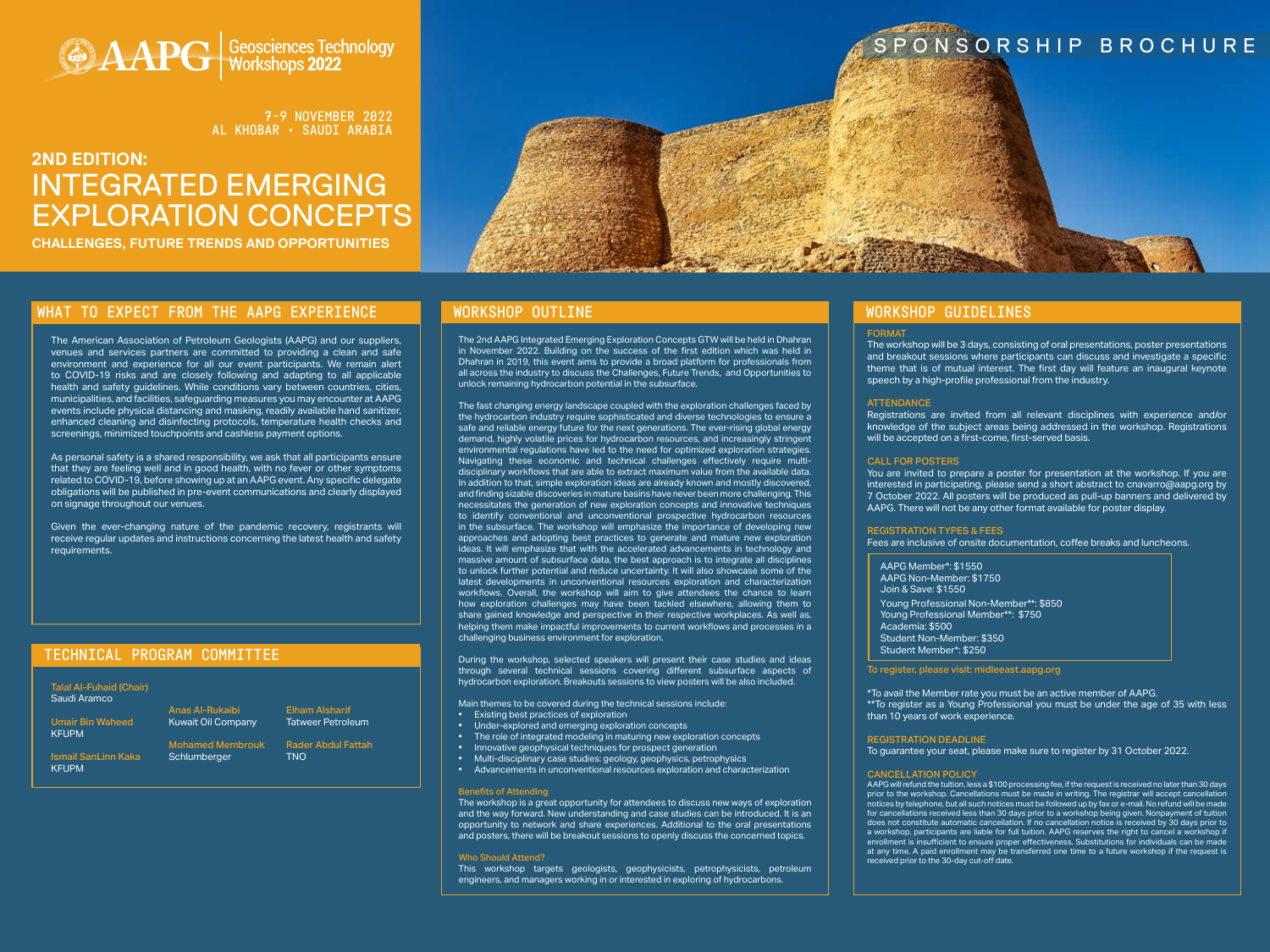#### **NOT FINDING WHAT YOU ARE LOOKING FOR? CONTACT US!**

SPONSORSHIP PACKAGES CAN BE CUSTOMIZED TO BEST SUIT YOUR ORGANIZATION'S GOALS FOR BRAND AWARENESS.

### SPONSORSHIP PACKAGES

**AAPG** 

#### 2ND EDITION: INTEGRATED EMERGING EXPLORATION CONCEPTS

7-9 NOVEMBER 2022

- AL KHOBAR SAUDI ARABIA Company logo in the workshop brochure.
	- Company logo in all email broadcasts sent to AAPG members to promote the event.
	- Company mention on all social media posts.
	- Company logo and sponsorship title plus a link included on the AAPG website under "Event Sponsors".
	- Prominent logo on all onsite sponsorship acknowledgement displays.
	- Verbal acknowledgement by the Workshop Chairman at the dinner.
	- Company logo displayed on common slide between technical sessions.
	- Company logo in the onsite technical program.
	- Company logo included in the registration confirmation emails.
	- Company logo displayed on table tent cards throughout the dinner.
	- Opportunity to invite 10 guests to the dinner.

#### WORKSHOP DINNER

#### US\$ 14,000

- Company logo in the workshop brochure.
- Company logo in all email broadcasts sent to AAPG members to promote the event.
- Company mention in all social media posts.
- Company logo and sponsorship title plus a link included on the AAPG website under 'Event Sponsors'.
- Prominent logo on all onsite sponsorship acknowledgement displays.
- Verbal acknowledgement by the Workshop Chairs at the opening of the event.
- Company logo displayed on common slide between technical sessions.
- Company logo included in the onsite technical program.
- Company logo displayed on tent cards during the luncheon.

#### LUNCHEONS

## PER LUNCHEON / 3 PACKAGES ARE AVAILABLE US\$ 5,000

- 
- Company logo in all email broadcasts sent to AAPG members to promote the event.
- Company mention in all social media posts.
- Company logo and sponsorship title plus a link included on the AAPG website under 'Event Sponsors'.
- Prominent logo on all onsite sponsorship acknowledgement displays.
- Verbal acknowledgement by the Workshop Chairs at the opening of the event.
- Company logo displayed on common slide between technical sessions.
- Company logo included in the onsite technical program.
- Company logo included in the registration confirmation emails.
- Three (3) complimentary registrations to attend the workshop.
- Opportunity to have 1 table top stand set up in the ballroom pre function area for all 3 days of the event with a 42" screen to showcase company products, demos and platforms.

PLATINUM SPONSOR

#### US\$ 17,500

- Company logo in the workshop brochure.
- Company logo in all email broadcasts sent to AAPG members to promote the event.
- Company mention in all social media posts.
- Company logo and sponsorship title plus a link included on the AAPG website under 'Event Sponsors'.
- Prominent logo on all onsite sponsorship acknowledgement displays.
- Verbal acknowledgement by the Workshop Chairs at the opening of the event.
- Company logo displayed on common slide between technical sessions.
- Company logo included in the onsite technical program.
- Delegate bags distributed to all workshop attendees to be branded with company logo\*

\*Bags to be sourced and provided by AAPG \*Sponsorship to be confirmed no less than 2 months prior to the workshop start date

#### DELEGATE BAG

#### US\$ 7,500

- Verbal acknowledgement by the Workshop Chairs at the opening of the event.
- Company logo and sponsorship title plus a link included on the AAPG website under 'Event Sponsors'.
- Company logo included in the onsite technical program.
- Company has the opportunity to include their promotional material in the workshop delegate bag which is distributed to all attendees (non-exclusive).

#### DELEGATE BAG INSERT SPONSOR (NON-EXCLUSIVE) US\$ 1,500

- Company logo in the workshop brochure.
- Company logo in all email broadcasts sent to AAPG members to promote the event.
- Company mention in all social media posts.
- Company logo and sponsorship title plus a link included on the AAPG website under 'Event Sponsors'.
- Prominent logo on sponsorship acknowledgement displays.
- Verbal acknowledgement by the Workshop Chairs at the opening of the event.
- Company logo displayed on common slide between technical sessions.
- Company logo in the onsite technical program.
- Lanyards distributed to all workshop attendees to be co-branded with AAPG and sponsor company logo\*

\*Lanyards to be sourced and provided by AAPG

### LANYARDS SPONSOR

US\$ 6,000

- Verbal acknowledgement by the Workshop Chairs at the opening of the event. • Company logo and sponsorship title plus a link included on the AAPG website under 'Event
- Sponsors'. • Prominent company logo included on the workshop survey distributed to all attendees.
- Company logo included in the onsite technical program.

- Verbal acknowledgement by the Workshop Chairs at the opening of the event.
- Company logo and sponsorship title plus a link included on the AAPG website
- under 'Event Sponsors'.
- Inclusion of sponsor's logo in the onsite technical program.
- 1 table top stand set up in the ballroom pre function area for all 3 days of the event with a 42" screen to showcase company products, demos and platforms.

# WORKSHOP SURVEY SPONSOR

US\$ 2,000

# TABLE TOP EXHIBITOR

US\$ 3,500

- Verbal acknowledgement by the Workshop Chairs at the opening of the event.
- Company logo and sponsorship title plus a link included on the AAPG website under 'Event Sponsors'.
- Prominent company logo included on the 'Digital Abstracts' distributed to all workshop attendees.
- Company logo included in the onsite technical program.

#### WORKSHOP ABSTRACT SPONSOR

US\$ 2,000

- Company logo in the workshop brochure.
- Company logo in all email broadcasts sent to AAPG members to promote the event.
- Company mention in all social media posts.
- Company logo and sponsorship title plus a link included on the AAPG website under 'Event Sponsors'.
- Prominent logo on all onsite sponsorship acknowledgement displays.
- Verbal acknowledgement by the Workshop Chairs at the opening of the event.
- Company logo displayed on common slide between technical sessions.
- Company logo included in the onsite technical program.
- Company logo included in the registration confirmation emails.
- Two (2) complimentary registrations to attend the workshop.
- Opportunity to have 1 table top stand set up in the ballroom pre function area for 2 days of the event with a 42" screen to showcase company products, demos and platforms.

#### GOLD SPONSOR

## US\$ 15,500

- Company logo in the workshop brochure.
- Company logo in all email broadcasts sent to AAPG members to promote the event.
- Company mention in all social media posts.
- Company logo and sponsorship title plus a link included on the AAPG website under 'Event Sponsors'.
- Prominent logo on all onsite sponsorship acknowledgement displays.
- Verbal acknowledgement by the Workshop Chairs at the opening of the event.
- Company logo displayed on common slide between technical sessions.
- Company logo included in the onsite technical program.
- Company logo included in the registration confirmation emails.
- One (1) complimentary registration to attend the workshop.
- Opportunity to have 1 table top stand set up in the ballroom pre function area for 1 day of the event with a 42" screen to showcase company products, demos and platforms.

#### SILVER SPONSOR

#### US\$ 12,500

- Verbal acknowledgement by the Workshop Chairs at the opening of the event.
- Company logo and sponsorship title plus a link included on the AAPG website under 'Event Sponsors'.
- Company logo included in the onsite technical program.
- Company has the exclusive opportunity to include their promotional material in the workshop delegate bag which is distributed to all attendees.

#### DELEGATE BAG INSERT SPONSOR (EXCLUSIVE)

#### US\$ 3,000

- Company logo in the workshop brochure.
- Company logo in all email broadcasts sent to AAPG members to promote the event.
- Company mention in all social media posts.
- Company logo and sponsorship title plus a link included on the AAPG website under 'Event Sponsors'.
- Prominent logo on all onsite sponsorship acknowledgement displays.
- Verbal acknowledgement by the Workshop Chairs at the opening of the event.
- Company logo displayed on common slide between technical sessions.
- Company logo included in the onsite technical program.
- Company logo displayed on tent cards during the coffee breaks.

# COFFEE BREAK SPONSOR

# PER DAY / 3 PACKAGES ARE AVAILABLE US\$ 3,500

FOR MORE INFORMATION VISIT  $\boxed{\Theta}$  $\| \mathbf{in} \| \mathbf{y} \|$ [middleeast.aapg.org](https://www.aapg.org/global/middleeast) AAPG MIDDLE EAST